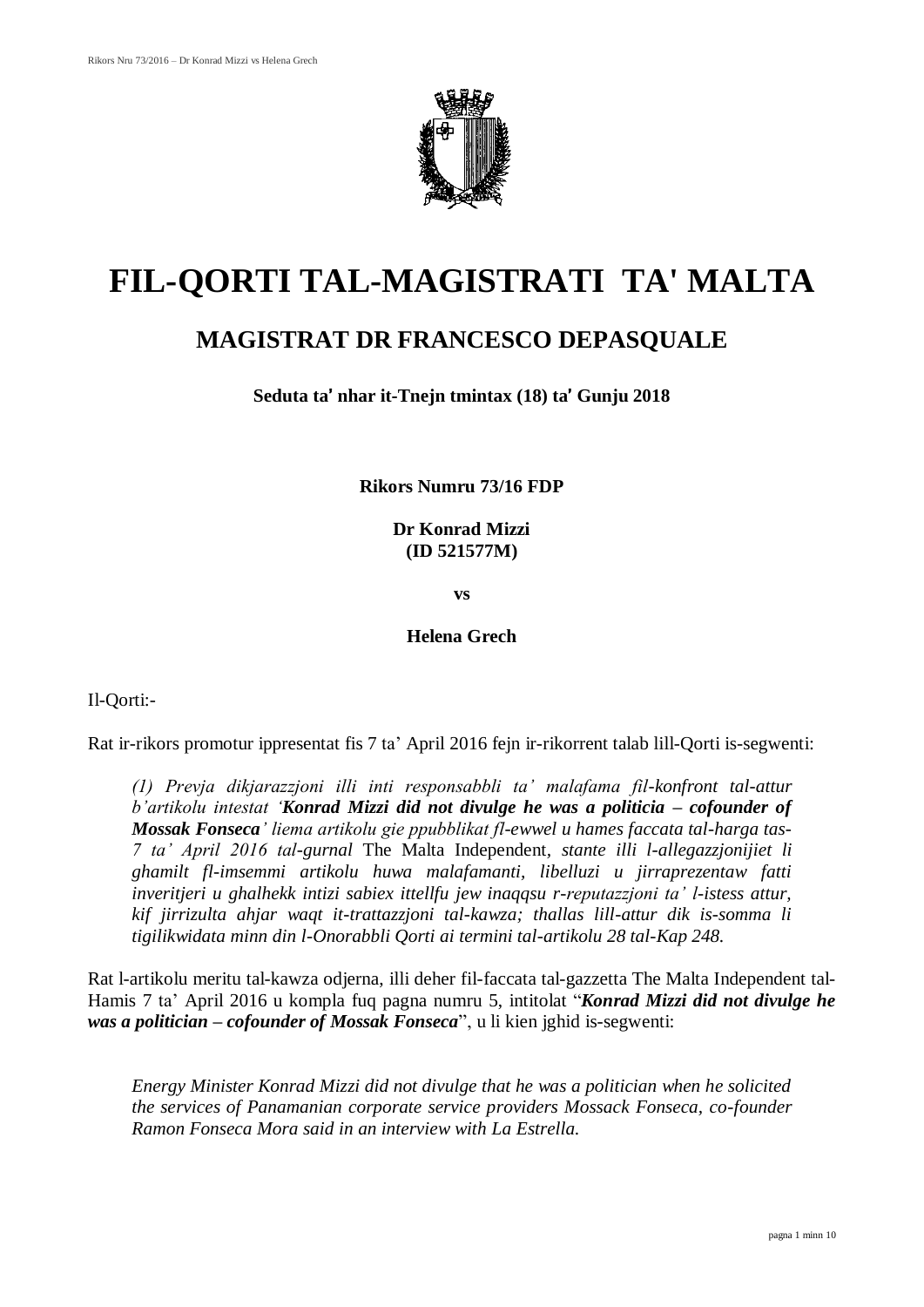*The co-founder of the law firm told the Panamian news outlet in an interview on 14 March: "What escaped us is that this man is a politician and we do not deal with politicians anymore".* (sottolinjar tar-rikorrent)

*Mr Fonseca Mora is no stranger to making international headlines because of corruption. He was once filled the role of minister-counselor to Panama President Juan Carlos Varela, but had to step down because of allegations that his company's Brazilian office was involved in an on-going bribery and money-laundering scandal centred around Brazil's state-controlled oil company Petrobras.*

*Dr Mizzi and the Prime Minister's Chief of Staff Keith Schembri were discovered to concurrently hold trusts registered in New Zealand which own a company registered in Panama each. The information was released on 22 February by the Malta Independent columnist Daphne Caruana Galizia.*

*In the interview Mr Fonseca Mora, insisted that "there is nothing wrong here" and that his company simply carried out the services requested by their client. The assertion that Mossack Fonseca was unaware of Dr Mizzi's status as a PEP (Politically Exposed Person)comes in an era where a quick internet search would reveal all instantly. It also casts doubts on the due diligence process the corporate service provider carries out on its clients, especially when a bank in the very same country at the heart of this scandal (Panama) had refused to open up bank accounts for Dr Mizzi and Mr Schembri because of their status as PEPs.*

*Dr Mizzi and Mr Schembri said that they opened up their offshore financial structures upon the advice from the Maltese franchise of Mossack Fonseca, which is fully owned by Brian Tonna of Nexia BT. The company in Panama was acquired by Dr Mizzi in 2013, when he had already been appointed as a Minister.*

*Dr Mizzi had said that neither the Panamanian company (Hearnville Inc) nor the trust (Rotura) hold any assets, liabilities or bank accounts. He also said that the company has never traded.*

*Seven weeks after this initial discovery, the scandal dubbed Panama Papers came to light. A trove of documents from Mossack Fonseca leaked to a German newsroom 11.5 million documents which expose a vast network of how dictators, criminals, politicians and celebrities conceal their wealth.*

*The documents were analysed by the International Consortium of Investigative Journalists, together with German newsroom Süddeutsche Zeitung and over 100 more news outlets. They have exposed 140 Politically Exposed Persons (PEPs) and how the powerful purchase secrecy as a commodity through the assistance of corporate service providers such as Mossack Fonseca.*

*Whether Dr Mizzi withheld such information from the corporate service provider remains to be seen. Whether the Maltese branch of Mossack Fonseca withheld this information from their base in Panama also remains to be seen.* (sottolinjar tarrikorrent)

*Companies such as Mossack Fonseca sell secrecy to prominent figures in order for these people to conceal their wealth. When listing shareholders and directors,*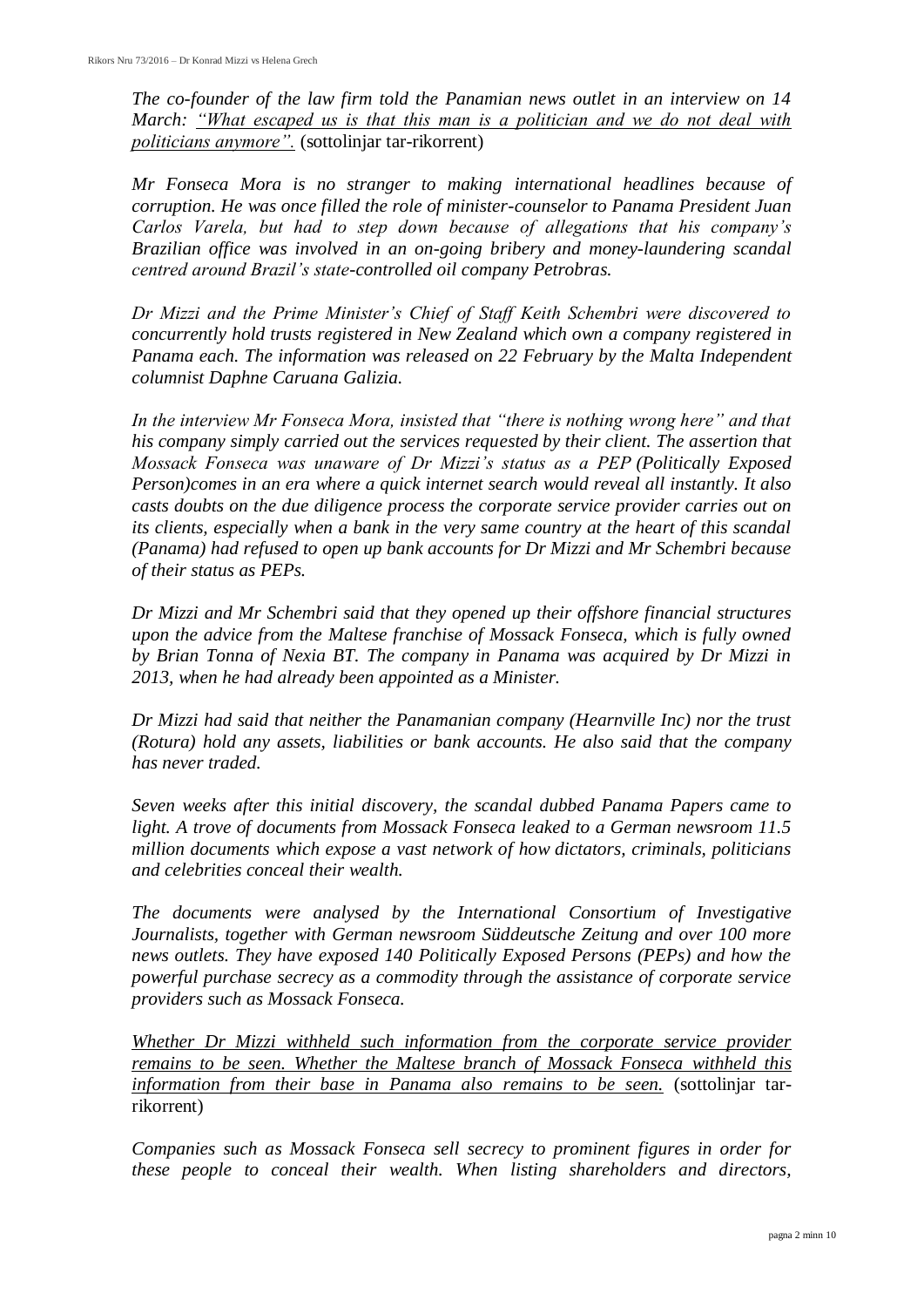*companies such as this one offer up the names of their own people to be listed, in order for the ultimate owner or the ultimate beneficiary to be concealed.*

*While no proof of corruption has of yet been found with regard to Dr Mizzi, ethical behaviour and political accountability have been stressed by the public. The fact is that he is the only Minister in the EU who was mentioned negatively by various international newsrooms, that people close to infamous dictators have been exposed within the same scandal, that the Prime Minister for Iceland has resigned over the matter, and that calls for resignation and protests against the Prime Minister of Ukraine. Dr Mizzi is the only active Minister from an EU Member State to be mentioned in Panama Papers.*

*If Mr Mora is correct in saying that the company was unaware of his position as Minister, then this exposes just how careless the corporate service provider is. If Dr Mizzi failed to bring this to the attention of the relevant personnel within the company, then it is another story entirely which puts more pressure on the Prime Minister who vouched in Parliament that if Dr. Mizzi was caught lying he wouldn't survive one minute in his cabinet. So far the Prime Minister continues to back his most prominent Minister, against the advice of his senior members of cabinet.* (sottolinjar tar-rikorrent)

Rat l-eccezzjonijiet ta' l-intimata Helena Grech ippresentati fil-25 ta' April 2016 fejn laqghet ghal dak mitlub billi ressaqet is-segwenti eccezzjonijet:

*1. Li l-kontenut tal-artikolu lamentat mhux libelluz u/jew malafamanti fil-konfront tarrikorrenti u ma jirrapprezentax fatti inveritjeti u ghalhekk ma kienx intiz sabiex itellef jew inaqqas ir-reputazzjoni tar-rikorrent.*

*2. Illi l-kontenut tal-artikolu lamentat jikkonsisti biss f'fatti verifikabbli u kummenti dwar kwistjonjiet fl-interess pubbliku li ghalhekk jikkonsistu f'fair comment, kritika accettabbli f'socjeta demokratika u ezercizzju tal-liberta' tal-espressjoni sancita, inter alia, mill-Kostitutzzjoni ta' Malta u l-Konvenzjoni Ewropea tad-Drittijiet tal-Bniedem.*

*3. Salv eccezzjonijiet ulterjuri.*

Semghet ix-xhieda ta' **Dr Konrad Mizzi** moghtija fis-6 ta' Ottubru 2016 u rat id-dokumentazzjoni minnu ppresentati ossija Stqarrija Pubblika mahruga mid-Dipartiment tal-Informazzjoni fis-7 ta' April 2016 (fol 18), l-Artikolu ippubblikat fuq il-harga ta' *La Estrella de Panama*' bil-lingwa Spanjola (fol 19) u traduzzjoni ta' parti mill-artikolu. (fol 21).

Semghet ix-xhieda in subizzjoni ta' l-intimata **Helena Grech** moghtija fit-12 ta' Dicembru 2016.

Rat it-traduzzjoni bil-lingwa Ingliza tal-artikolu kollu ippubblikat fuq il-harga ta' '*La Estrella de Panama*' bil-lingwa Spanjola, ippresentat fit-2 ta' Mejju 2017.

Semghet ix-xhieda ulterjuri in subizzjoni ta' l-intimata **Helena Grech** moghtija fis-7 ta' Lulju 2017 u rat id-dokumentazzjoni minnha ppresentati ossija traduzzjonijiet lilha moghtija tal-partijiet relevanti tal-artikolu kif ukoll abbozz tal-artikolu minnha redatt u mibghut lill-edituri u eventwalment mibdul mill-istess edituri kif eventwalment ippubblikat.

Semghet ix-xhieda ta' **Dr Konrad Mizzi** moghtija fil-15 ta' Jannar 2018 u rat id-dokumentazzjoni minnu ppresentati ossija *Due Diligence Questionnaire* datata 16 ta' Gunju 2015 (fol 65 sa 75).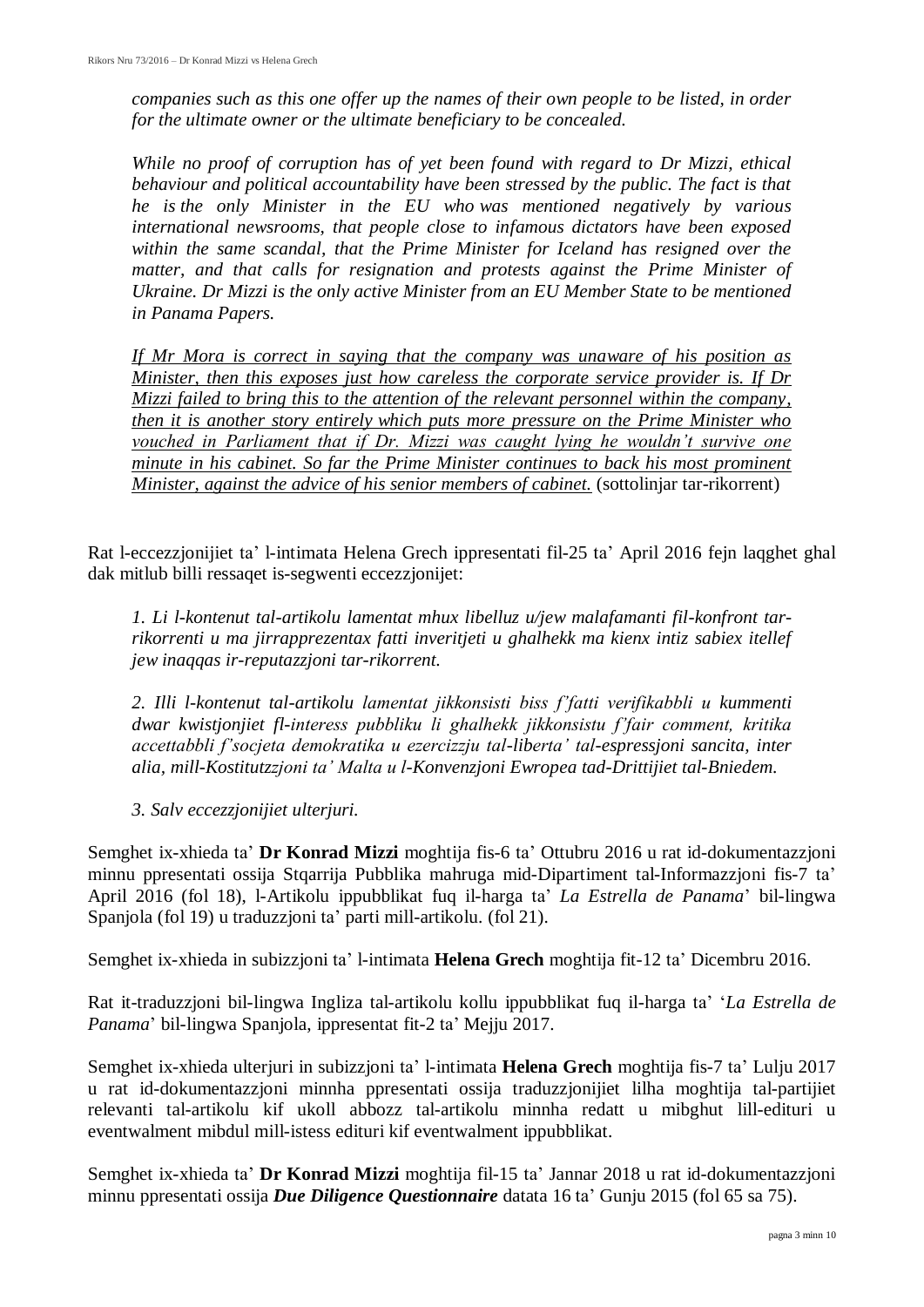Rat illi fil-15 ta' Jannar 2018 ir-rikorrent iddikjara illi ma kellux aktar provi x'jippresenta.

Semghet ix-xhieda ta' **Helena Grech** moghtija fit-22 ta' Marzu 2018 u rat id-dokumentazzjoni minnha ppresentati, ossija artikoli ohra ppubblikati fil-gazzetta the Malta Independent, bilpubblikazzjoni tad-dritt ta' risposta f'tali artikoli, liema artikoli, izda, ma ghandhom ebda relevanza ghal kaz odjern.

Rat illi fit-22 ta' Marzi 2018 l-intimata iddikjarat illi ma kellhiex aktar provi x'tippresenta w ghalhekk il-kawza setghet tithalla ghas-sottomissjonijiet finali.

Semghet is-sottomissjonijet finali ta' l-abbli difensuri taz-zewgt partijiet illi saret fis-7 ta' Mejju 2018, wara liema data il-kawza giet differita ghas-sentenza ghallum.

### **Ikkunsidrat**

Jirrizulta illi fis-7 ta' April 2016, il-gazzetta *The Malta Independent* ippubblikat storja fejn irrppurtat dwar storja illi kienet giet ippubblikata fil-gazzetta tal-Panama bl-isem ta' *La Estrella de Panama* fl-14 ta' Marzu 2016 illi kienet intervista ta' Ramon Fonseca Mora, wiehed mis-sidien tadditta ta' avukati Mossack Fonseca illi kienu involuti fl-hekk imsejjah '*Panama Papers*'.

Jirrizulta illi l-artikolu meritu tal-kawza odjerna, gia fuq rappurtat, kellu bhala titolu principali, b'tipi kbar, u fuq il-faccata tal-gazzetta, is-segwenti: "*Konrad Mizzi did not divulge he was a politician – cofounder of Mossack Fonseca*".

Jirrizulta illi imbghad, fl-ewwel paragrafu, l-artikolu ikompli jghid dan:

*Energy Minister Konrad Mizzi did not divulge that he was a politician when he solicited the services of Panamanian corporate service providers Mossack Fonseca, co-founder Ramon Fonseca Mora said in an interview with La Estrella.*

Jirrizulta illi, meta l-intimata, bhala gurnalista tal-gazzetta The Malta Independent, rredigiet lartikolu originalment, hija kitbet is-segwenti titolu "*Co-founder of Mosscak Fonseca says company did not know Konrad Mizzi was politician.*"

Jirrizulta illi l-ewwel paragrafu tal-artikolu mihha redatt, imbghad, kien jghid is-segwenti:

*"Ramon Fonseca Mora, co-founder of Mossack Fonseca, said that at the time of providing Energy and Health Minister Konrad Mizzi with his company's services, he did not know that Drt Mizzi was a politician."*

Jirrizulta illi sussegwentement, bhalma hija prassi fil-gazzetta The Malta Independent, l-intimata ghaddiet l-artikolu minnha redatt lill-editur, liema editur eventwalment biddel kemm it-titolu kif ukoll il-kontenut tal-artikolu u ppubblika l-artikolu kif mibdul bl-isem ta' l-intimata bhala artikolista.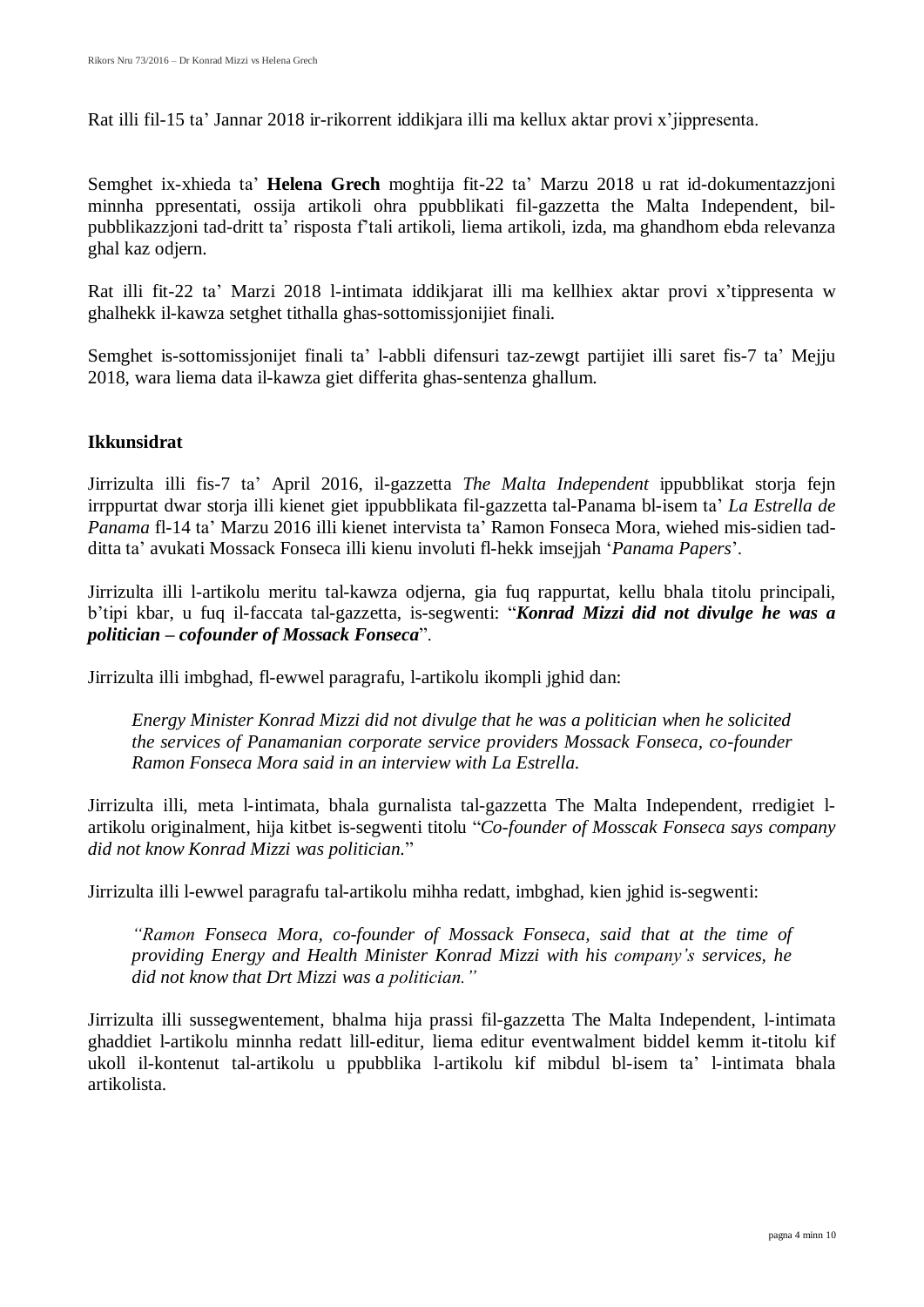#### **Ikkunsidrat**

Jirrizulta illi, fit-traduzzjoni pprovduta mir-rikorrenti tal-artikolu ippubblikat fil-gazzetta *La Estrella de Panama* tas 16 ta' Marzu 2016, fil-parti tal-intervista fejn tirrigwarda Malta, l-istess Fonseca Mora jghid is-segwenti:

*"And there is nothing wrong in Malta. A gentleman creates a corporation for his family. What we didn't know is that he is a politician and we do not prepare corporations for politicians anymore. But there is nothing wrong there"* (fol 41)

Jirrizulta illi l-intimata, qabel ma ppubblikat l-istorja illi abbazi taghha rredigiet l-abbozz originali tal-artikolu, ottjeniet traduzzjoni mill-linga Spanjola ghal-lingwa Ingliza minn zewgt konoxxenzi taghha, liema traduzzjonijiet kienu jghidu hekk:

*"And as for Malta, there's nothing wrong there. A person did a company for his family. The only thing we missed (bil malti, harbitilna) was that this person is a politician. And we don't do companies for politicians. But in reality there's nothing wrong."* (fol 53)

#### u

*"And in Malta, there is nothing wrong. A man creates a company for his family. What escaped us is that this man is a politician and we do not deal with politicians any more. But there is nothing wrong there."* (fol 54)

Jirrizulta, minn dokumentazzjoni ippresentata mir-rikorrent waqt il-mori tal-kawza, illi fis 16 ta' Gunju 2015, Karl Cini rrediga '**Trust Questionare and Due Diligence Sheet**' (fol 65 – 75) fejn, mistoqsi jekk "*Is the Settlor a Politically Exposed Person?*" fejn is-"Settlor' kien indikat precedentement bhala ir-rikorrent, hemm indikat "YES" (fol 66) kif ukoll fejn, mistoqsi jekk "*Is the Protector a Politically Exposed Person?*" fejn il-"*Protector*" kien indikat precendentement bhala irrikorrent, hemm indikat "YES" (fol 70)

Jirrizulta car, minn tali dokumentazzjoni u, aktar u aktar mit-traduzzjonijiet illi kellha fil-pussess taghha l-intimata meta rredigiet l-artikolu li eventwalment tbiddel mill-edituri tal-gazzetta The Malta Independent, illi r-rikorrent kien attwalment indika illi kien '*Politically Exposed Person*' u li di fatti li kien gara kien illi dina kienet allegatament sfuggiet lid-ditta tal-Panama Mossack Fonseca.

Jirrizulta, madanakollu, illi kemm it-titolu tal-artikolu kif ukoll il-kontenut tal-artikolu fejn jallegaw illi r-rikorrenti kien naqas milli jghid illi huwa kien politiku, liema kontenut tbiddel mill-edituri, skond ix-xhieda ta l-intimata, kienu lkoll zbaljati u qarrieqa lill-qarrej ordinarju.

#### **Ikkunsidrat**

Jirrizulta illi fid-difiza taghha, l-intimata tikkontendi illi dak minnu miktub kien ibbazat fuq fatti verifikabbli u ta' interess pubbliku u ghalhekk kellu jitqies bhala fair comment u kritika accettata.

Il-Qorti thoss illi, qabel ma tghaddi biex taghmel il-kummenti w il-konsiderazzjonijet taghha, huwa opportun illi taghmel riassunt tal-punti legali w gurisprudenza nostrana u estera dwar d-difiza mqajjma mill-intimat.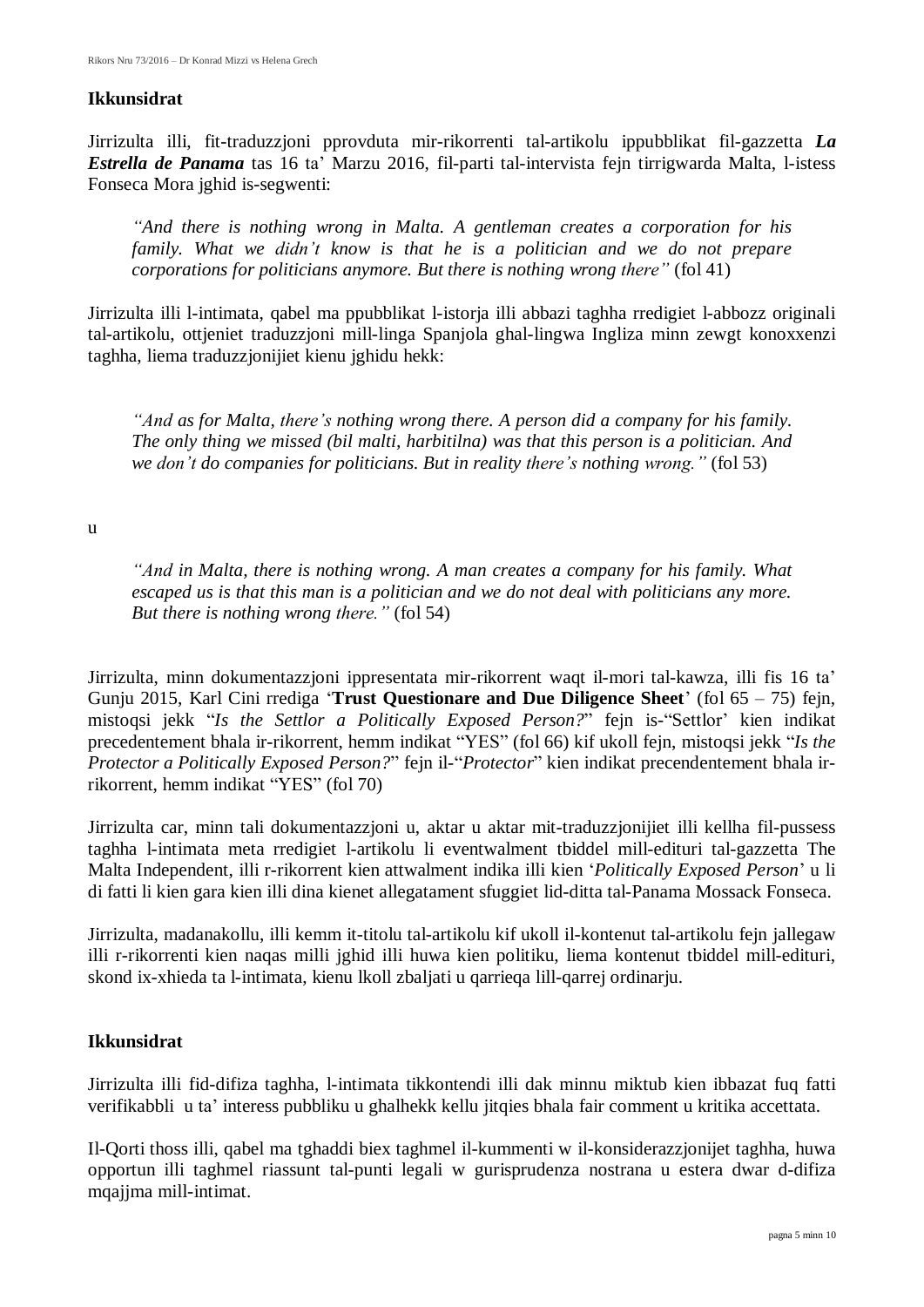#### **Ikkunsidrat**

L-ewwel u qabel kollox, huwa fatt inkontestat illi r-rikorrent huwa persuna pubblika peress illi kien membru tal-parlament u Ministru tal-Gvern tal-gurnata meta harget l-istorja meritu tal-kawza odjerna.

Kif intqal fis-sentenza **Ligens vs Austria**, mhaddna mill-Qorti Maltin ukoll:-

*Freedom of the press furthermore affords the public one of the best means of discovering and forming an opinion of the ideas and attitudes of political leaders. More generally, freedom of political debate is at the very core of the concept of a democratic society which prevails throughout the Convention.*

*The limits of acceptable criticism are accordingly wider as regards a politician as such than as regards a private individual. Unlike the latter, the former inevitably and knowingly lays himself open to close scrutiny of his every word and deed by both journalists and the public at large, and he must consequently display a greater degree of tolerance. No doubt Article 10 para. 2 (art. 10-2) enables the reputation of others that is to say, of all individuals - to be protected, and this protection extends to politicians too, even when they are not acting in their private capacity; but in such cases the requirements of such protection have to be weighed in relation to the interests of open discussion of political issues.*

Mill-banda l-ohra, kif qalet il-Qorti Ewropea fil-kawza **Fresos & Roire vs France**

*"the press plays an important role in a democratic society, although it must not overstep certain bounds, in particular in respect of reputation and rights of others. People exercising freedom of expression including journalists undertake duties and responsibilities."*

Jirrizulta, di fatti, illi l-intimata, fid-difiza taghha, qieghda tappella ghad-dritt tal-liberta ta' lespressjoni w id-dritt tal-gurnalist illi hija kellha, u f'dana il-kuntest il-Qorti taghmel ukoll referenza ghall-kawza deciza mill-Grand Chamber tal-Qorti Ewropea ghad-Drittijiet tal-Bniedem fl-ismijet **Axel Springer AG vs Germany** deciza fis-7 ta' Frar 2012, fejn intqal is-segwenti:

*78. Freedom of expression constitutes one of the essential foundations of a democratic society and one of the basic conditions for its progress and for each individual's selffulfilment. Subject to paragraph 2 of Article 10, it is applicable not only to "information" or "ideas" that are favourably received or regarded as inoffensive or as a matter of indifference, but also to those that offend, shock or disturb. Such are the demands of pluralism, tolerance and broadmindedness without which there is no "democratic society". As set forth in Article 10, freedom of expression is subject to exceptions, which must, however, be construed strictly, and the need for any restrictions must be established convincingly*

*79. The Court has also repeatedly emphasised the essential role played by the press in a democratic society. Although the press must not overstep certain bounds, regarding in particular protection of the reputation and rights of others, its duty is nevertheless to impart – in a manner consistent with its obligations and responsibilities – information and ideas on all matters of public interest. Not only does the press have the task of*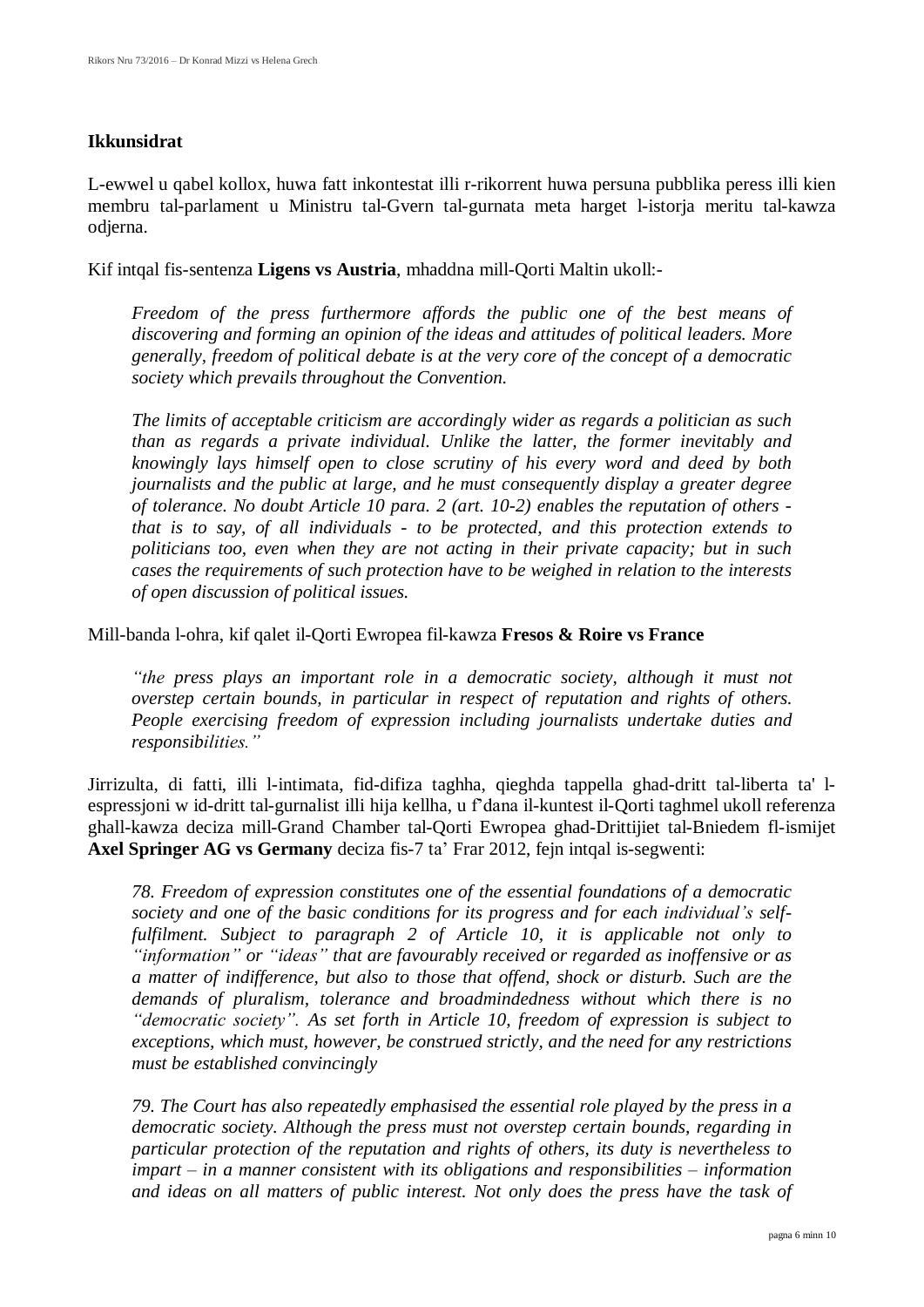*imparting such information and ideas; the public also has a right to receive them. Were it otherwise, the press would be unable to play its vital role of "public watchdog"*

L-istess Qorti tghid ukoll:

*81. Journalistic freedom also covers possible recourse to a degree of exaggeration, or even provocation (see Pedersen and Baadsgaard, cited above, § 71). Furthermore, it is not for the Court, any more than it is for the national courts, to substitute its own views for those of the press as to what techniques of reporting should be adopted in a particular case.*

Jigi osservat, madanakollu, illi r-rwol importanti tal-gurnalist u d-dritt tal-liberta' ta' l-espressjoni, ghandu jigi bilancjat bi drittijiet u obbligi fuq l-istess gurnalist fil-qadi ta' dmirijietu, u, di fatti, il-Qorti, dwar tali doveri da' parte tal-gurnalist, u ghalhekk, kif tghid il-Qorti Ewropeja ghad-Drittijiet tal-Bniedem fil-kawza gia fuq imsemmija:

*82. However, Article 10 § 2 of the Convention states that freedom of expression carries with it "duties and responsibilities", which also apply to the media even with respect to matters of serious public concern. These duties and responsibilities are liable to assume significance when there is a question of attacking the reputation of a named individual and infringing the "rights of others". Thus, special grounds are required before the media can be dispensed from their ordinary obligation to verify factual statements that are defamatory of private individuals. Whether such grounds exist depends in particular on the nature and degree of the defamation in question and the extent to which the media can reasonably regard their sources as reliable with respect to the allegations.*

Huwa ghalhekk dover ta' dina il-Qorti sabiex tassikura illi jintlahaq bilanc bejn id-dritt tal-liberta' ta' l-espressjoni u id-dritt tal-protezzjoni tar-reputazzjoni, u dana sabiex jigi assikurat li hemm tali bilanc, ghal liema bilanc il-Qorti Ewropeja ghad-Drittijiet tal-Bniedem niedet sitt kriterji importanti sabiex jigi assikurat illi, kif tghid il-Qorti, "*the right to freedom of expression is being balanced against the right to respect for private life*".

Tali kriterji gew mhaddna anke mill-Qrati taghna, kif qalet il-Prim Awla tal-Qorti Civili fil-kawza **Dr Louis Galea vs Etienne St John u Felix Agius** deciza fit 30 ta' April 2015, fejn osservat korrettement illi :

dwar l-aspett tad-difiza tal-kumment gust ilu zmien jinghad mill-Orati taghna li, biex id*difi a tal-kumment ust tkun tg odd, je tie li min jistrie fuqha jse lu juri li*

- *(a) l-kumment kien imsejjes fuq fatt li jkun issemma fil-pubblikazzjoni li minnha jitressaq l-ilment;*
- *(b) il-fatt imsemmi jrid ikun sostanzjalment minnu;*
- *(c) il-kumment irid jintwera li jkun gustifikabbli jew misthoqq;*
- *(d) il-kumment irid ikun tali li jikkwalifika b ala kritika u mhu ebli , tg ajjir jew insolenza; u*
- *(e) irid jag ti l-fehma onesta tal-kummentatur u li l-pubblikazzjoni ta' dik il-fehma ma sarit b' a en jew bil- sieb pre i li jwe a' lil dak li jkun.*

Jinghad ukoll illi dawna l-qrati, inkluz dik odjerna, dejjem ipprotegew il-gurnalizmu investigattiv, u di fatti, kif stqarret il-Qorti tal-Appell fil-kawza **Dr. Louis Galea vs Dr. Joe Mifsud**, deciza fit-3 ta' Frar, 2012: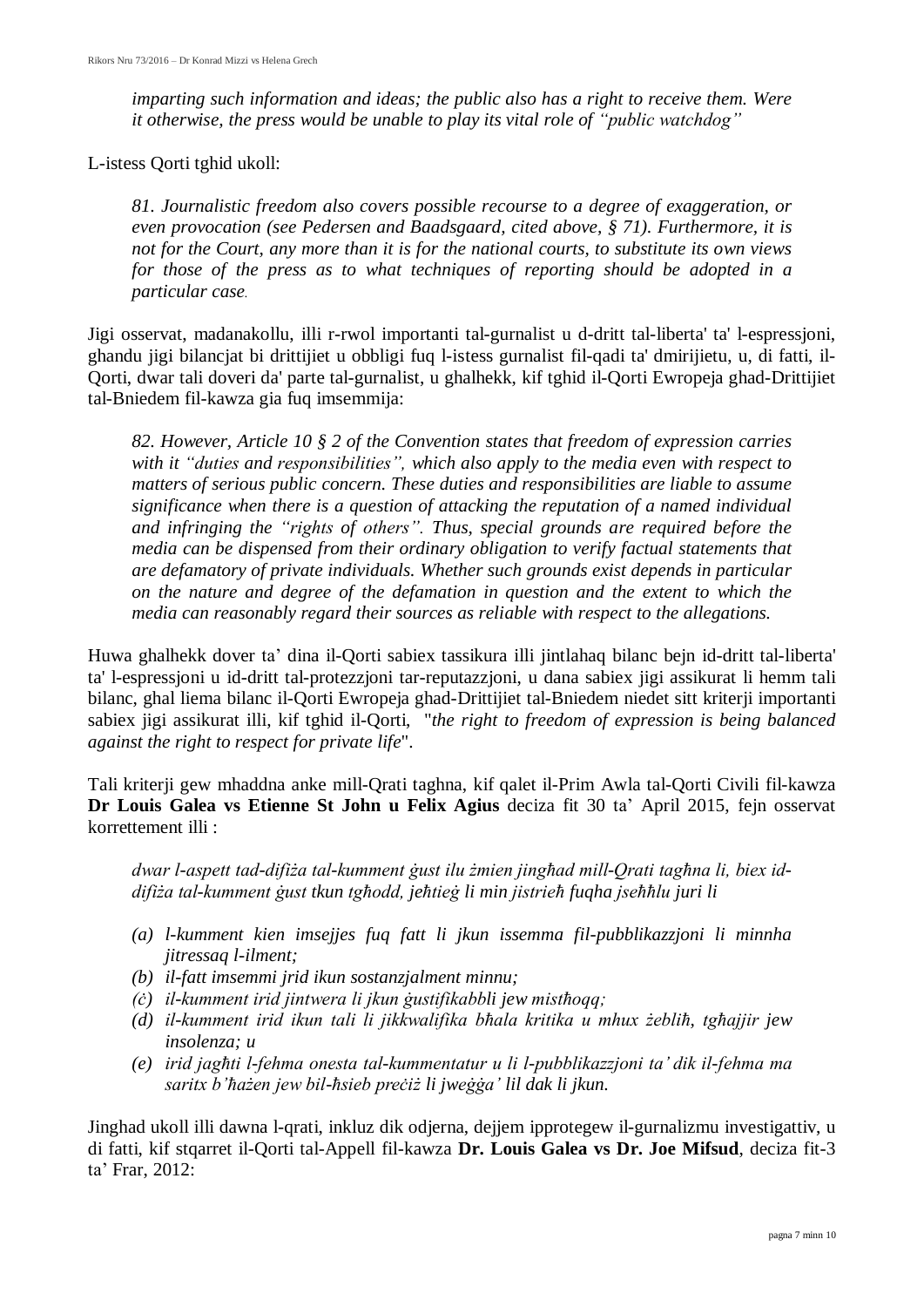*"gurnalizmu investigattiv ghandu jinghata ampja protezzjoni f'socjeta' demokratika, anke jekk certi allegazzjonijiet jigu michuda minn dak milqut, il-gurnalist dejjem jibqalghu d-dritt li jinvestiga u jistharreg fuq allegazzjoni anke jekk tibqa' allegazzjoni mhux pruvata kif trid il-Ligi. F'dak li jsir gurnalizmu investigattiv serju, anke meta jirrizulta zball genwin, jista' wkoll ikun tollerat."* 

Din il-Qorti, madanakollu, ma tistax ma tosservax u taghmel referenza dwar dak illi hija gia kellha l-opportunita tghid fil-kawza mhux appellata fl-ismijet "**Alan Camilleri vs Saviour Balzan**" u deciza fl-20 ta' Gunju 2016 fejn, dwar il-gurnalisti w id-doveri taghha, sahqet li

*" … ghalkemm huwa d-dover tal-gurnalist illi jgharraf u jzomm lill-pubbliku w ilqarrejja a korrent ta' kull informazzjoni relatata ma' agir ta' persuni pubblici, kemm politici kif ukoll persuni fis-servizz civil u f'posizzjonijiet importanti fis-socjeta civili, huwa ferm aktar importanti illi l-gurnalist jassikura ruhu illi l-fatti kif minnu indikat huma sostanzjalment veri u, f'kaz illi huwa ma jkollux konfort ta' provi sufficjenti, ghandu jzomm lura milli jippubblika tali stejjer, stante illi l-pubblikazzjoni ta' l-istess jwasslu sabiex il-kredibilita' tal-gurnal u l-gurnalist tigi pregudikata u, aktar importanti, il-pubbliku in generali jinghata informazzjoni illi ma jkunx minnu, fatt illi, minnu nniffsu, huwa ta' hsara kemm lill-persuna illi dwarha qed issir l-istorja u, aktar u aktar, lill-gurnalizmu il-generali, li jisthoqqlu rispett ghax-xoghol siewi u ta' utilita' kbira ghas-socjeta demokratika hajja illi Malta tgawdi illum il-gurnata.*

Di fatti, kif gie osservat mill-Qorti tal-Appell (Sede Inferjuri) fis-sentenza '**Sylvana Debono vs Alexander Farrugia**', deciza fis-27 ta' Jannar, 2016.

*Id-dritt tal-liberta tal-espressjoni m'huwie licenzja biex thammeg ir-reputazzjoni ta' haddiehor u mbaghad tipprova tistahba wara dan id- dritt.*

#### **Ikkunsidrat**

Kif gia osservat aktar 'l fuq fl-osservazzjonijiet ta' dina l-Qorti, filwaqt illi fl-intervista rrappurtata bil-lingwa spanjola fil-gazzetta '*La Estrella de Panama*', Ramond Fonseca Mora jistqarr illi kienet haribilthom li r-rikorrent kien persuna politika, l-artikolu meritu tal-kawza odjerna, kemm fit-titolu principali tieghu, kif ukoll fil-korp tal-artikolu inniffsu, jikkontendi illi r-rikorrent kien naqas milli jindika illi kien persuna politika.

Jirrizulta b'mod car illi dak dikjarat mill-gazzetta b'tipi kbar u miktub ukoll fl-artikolu kien zbaljat totalment, peress illi, a kuntrarju ta' dak illi huma allegaw, r-rikorrent kien attwalment indikalhom illi huwa kien '*a politically exposed person*', kif di fatti gie dikjarat fit-**Trust Questionare and Due Diligence Sheet.**

Jirrizulta wkoll illi l-intimata, bhala l-artikolista, kienet di fatti fedelment rappurtat tali fatt meta, fittitolu minnha redatt, kitbet "*Co-founder of Mosscak Fonseca says company did not know Konrad Mizzi was politician."*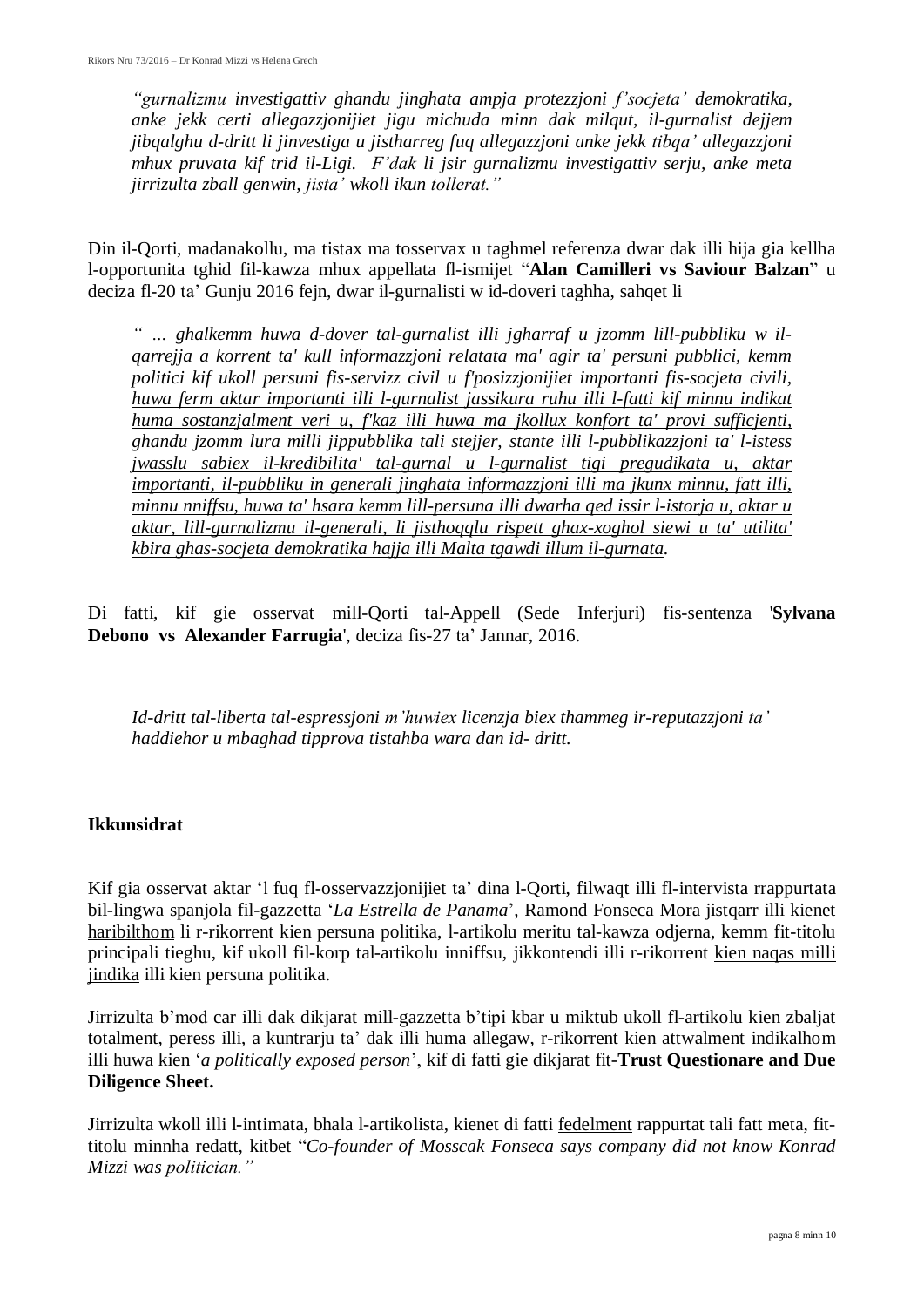Jirrizulta, madanakollu, illi l-editur, illi r-rikorrenti ghazel illi ma jharrikx fil-proceduri odjerni, ghazel unilateralment illi jbiddel it-titolu tal-artikolu, bir-rizultat illi ppubblika dikjarazzjoni illi hija totalment skorretta u mhux minnha, fatt illi l-istess editur seta facilment jivverifika kieku huwa hares lein it-traduzzioniiet illi l-intimata kienet ottieniet u li lkoll kienu jghidu illi lill Mossack Fonseca kienet **sfuggitielhom** illi r-rikorrent kien politiku, indikazzjoni cara illi r-rikorrent kien attwalment qalilhom li kien politiku izda huwa ma indunawx.

Jirrizulta car illi tali tibdil fit-titolu sar unikament sabiex jirreka dannu u malafama lir-rikorrent, udana ma jistax ma jigix kkundannat minn dina l-Qorti.

### **Ikkunsidrat**

Kif gia fuq indikat, jidher car illi l-intiza tal-editur meta huwa biddel it-titoluta l-artikolu u ppubblikah kif jidher aktar 'l fuq kienet wahda unikament sabiex jirreka dannu u malafama lirrikorrent, u ta' dan ir-rikorrent kellu kull dritt illi jirrikorri lejn il-Qrati sabiex jipprotegi rreputazzjoni tieghu.

Jirrizulta, madanakollu, illi r-rikorrent , flok ma baghat dritt ta' risposta, kif kellu kull dritt illi jaghmel, u ghalhekk jinsisti illi dina tinghata l-istess prominenza ghall-artikolu minnu meqjus offensiv u jistenna biex jara jekk l-gazzetta tkunx tatu r-rimedju lilu misthoqq, liema soluzzjoni certament kien ikollha ferm aktar effett immedjat fuq il-qarrejja tal-gazzetta u tesponi l-verita' minnufih, ghazel illi jippubblika stqarrija permezz tad-Dipartiment tal-Informazzjoni u nieda lproceduri odjerni minnufih.

Filwaqt illi l-Qorti tosserva illi r-rikorrent kellu kull dritt illi jipprocedi minnufih kontra l-intimata kif ukoll l-edituri tal-gazzetta The Malta Independent (haga illi ta' l-ahhar ma ghamilx), certament, ghar-reputazzjoni tar-rikorrent, kien ikollha ferm aktar effett kieku l-qarrejj, l-ghada illi tkun saret il-pubblikazzjoni malafamanti, jaqra korrezzjoni ta' l-istess gazzetta fejn tistqarr illi kienet zbaljata fit-titolu u ghalhekk tiskuza ruhha ghal tali fatt.

Il-fatt illi r-rikorrent nieda l-proceduri odjerni fisser illi eventwalment ir-rikorrent inghata rimedju finali biss aktar minn sentejn wara illi sehhet il-pubblikazzjoni, u filwaqt illi, kif gia stqarret il-Qorti, tifhem illi r-rikorrent kellu kull dritt li jirrikorri lejn il-Qorti, tifhem ukoll izda illi r-rikorrent kellu rimedji ohrajn illi huwa seta jaccedi ghalihom biex jipprotegi r-reputazzjoni tieghu b'mod aktar immedjat.

Tali ragunament twassal lill Qorti biex timmitiga ftit id-danni finali likwidati mill-Qorti, anke in vista tal-fatt illi, bhala provi fuq danni, ir-rikorrent ma ressaq xejn, u l-Qorti tifhem illi gharrikorrent, bhala persuna fil-politika, huwa ferm aktar importanti illi tigi dikjarata falza allegazzjoni maghmulha kontra tieghu u ghalhekk ir-reputazzjoni tieghu tigi ripristinata illi l-aspett finanzjarju tad-danni likwidati.